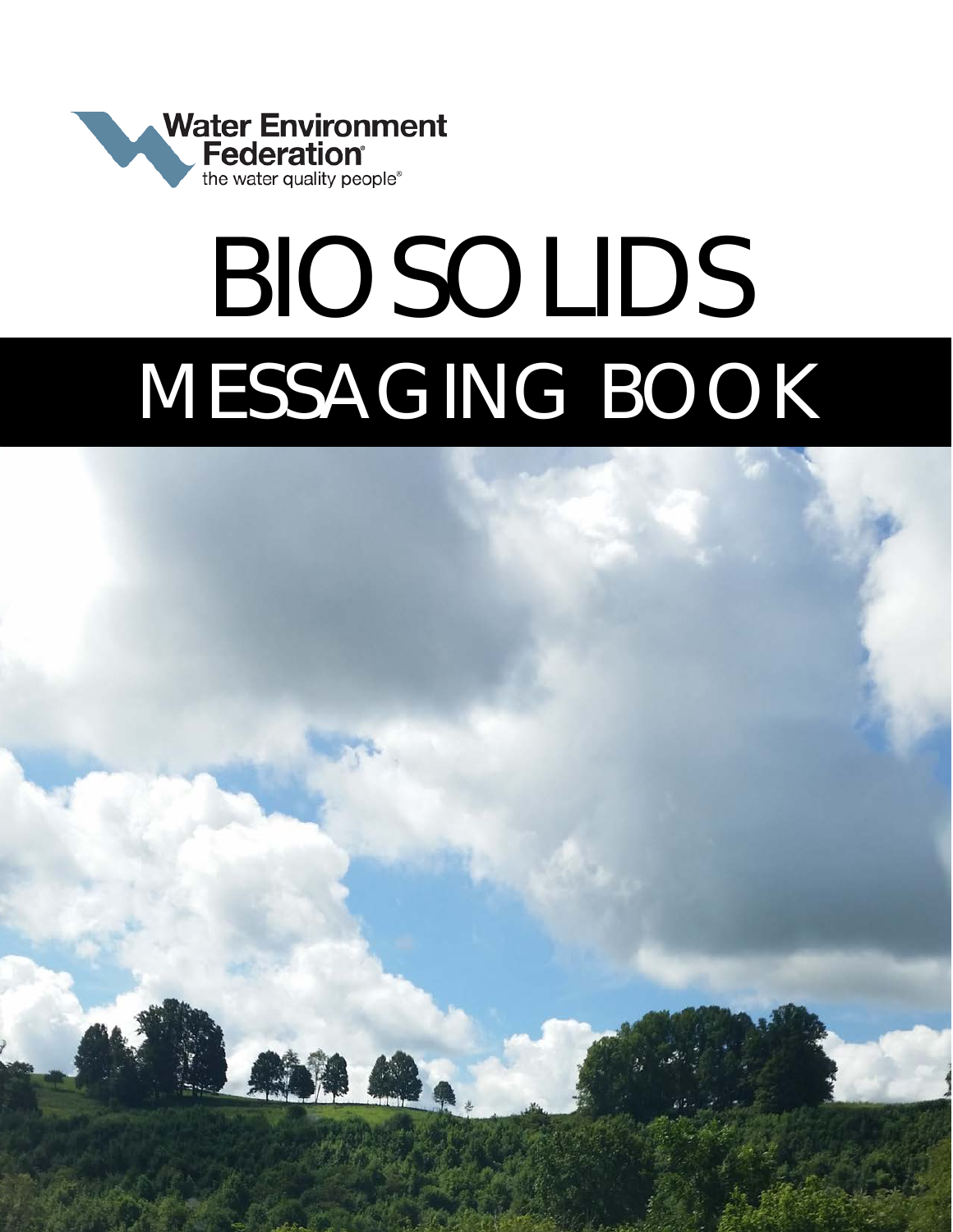# **Table of Contents**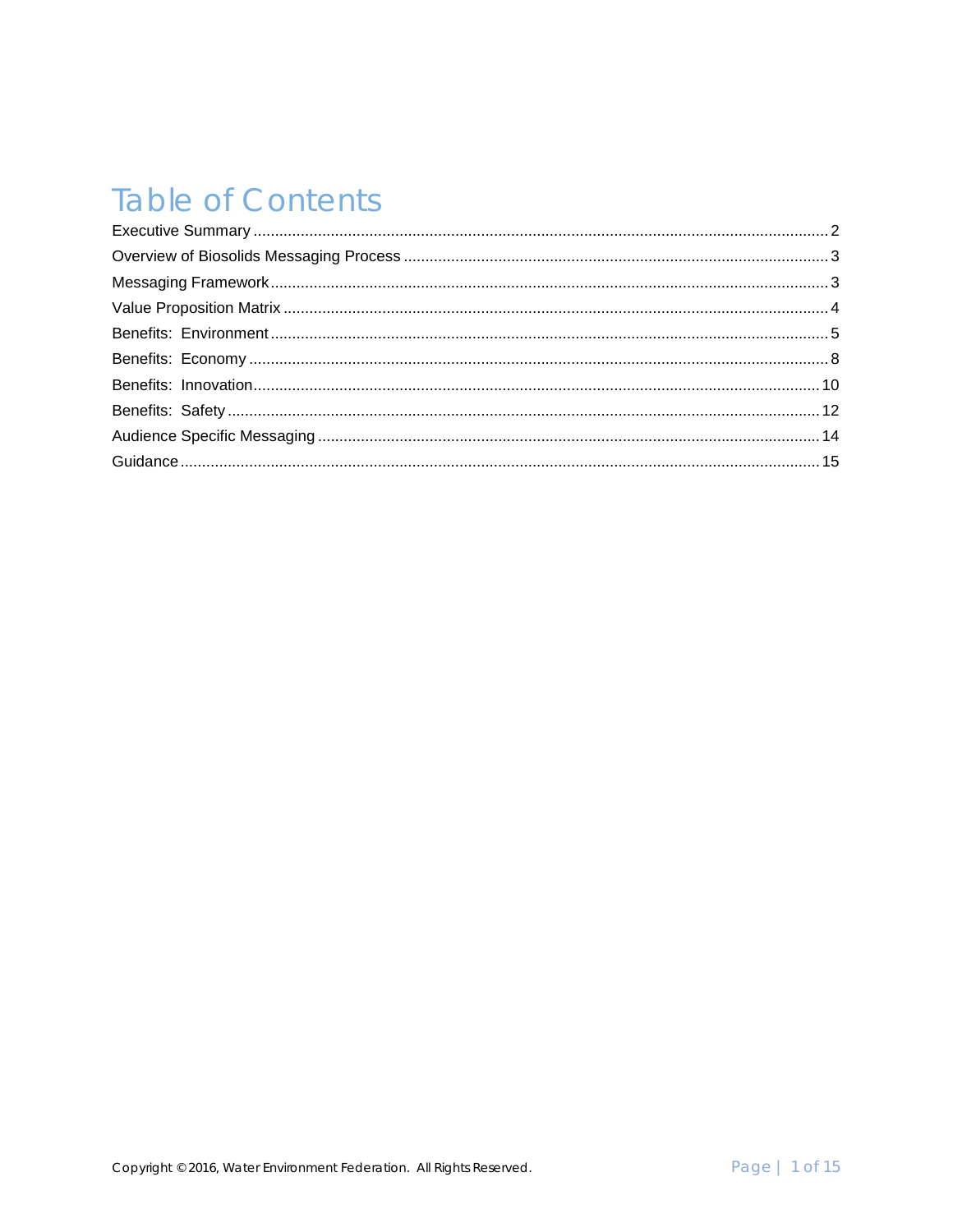## <span id="page-2-0"></span>Executive Summary

This messaging book is intended to serve as a guide to help WEF staff, members, and water utilities educate the public, stakeholders, media and other external parties about biosolids.

This messaging book is a resource for communicating about biosolids in ways that are factual, science-based, and easily understandable by the lay person. This includes responding to, or proactively pursuing media placements, drafting speeches or remarks for use at any events or meetings with external audiences (especially those open to the public), and creating content to be posted online or on social media channels.

These messages serve as an overall umbrella that can be adapted to a suit a variety of purposes, including but not limited to: FAQs, talking points, elevator speeches, boilerplate language, fact sheets, brochures, and website language.

This messaging book is not intended, however, to include all messaging that can be used to address utility-specific issues or local opposition. Rather, it is intended to serve as the foundation for how we explain the proven benefits of biosolids and resource recovery in general. It will be critical that WEF members and other biosolids stakeholders coordinate closely with the community for further guidance on how best to adapt these messages as part of a broader localized communications strategy. Consideration should be given to relevant audiences, geography, and the nature of any potential opposition a biosolids program may be facing.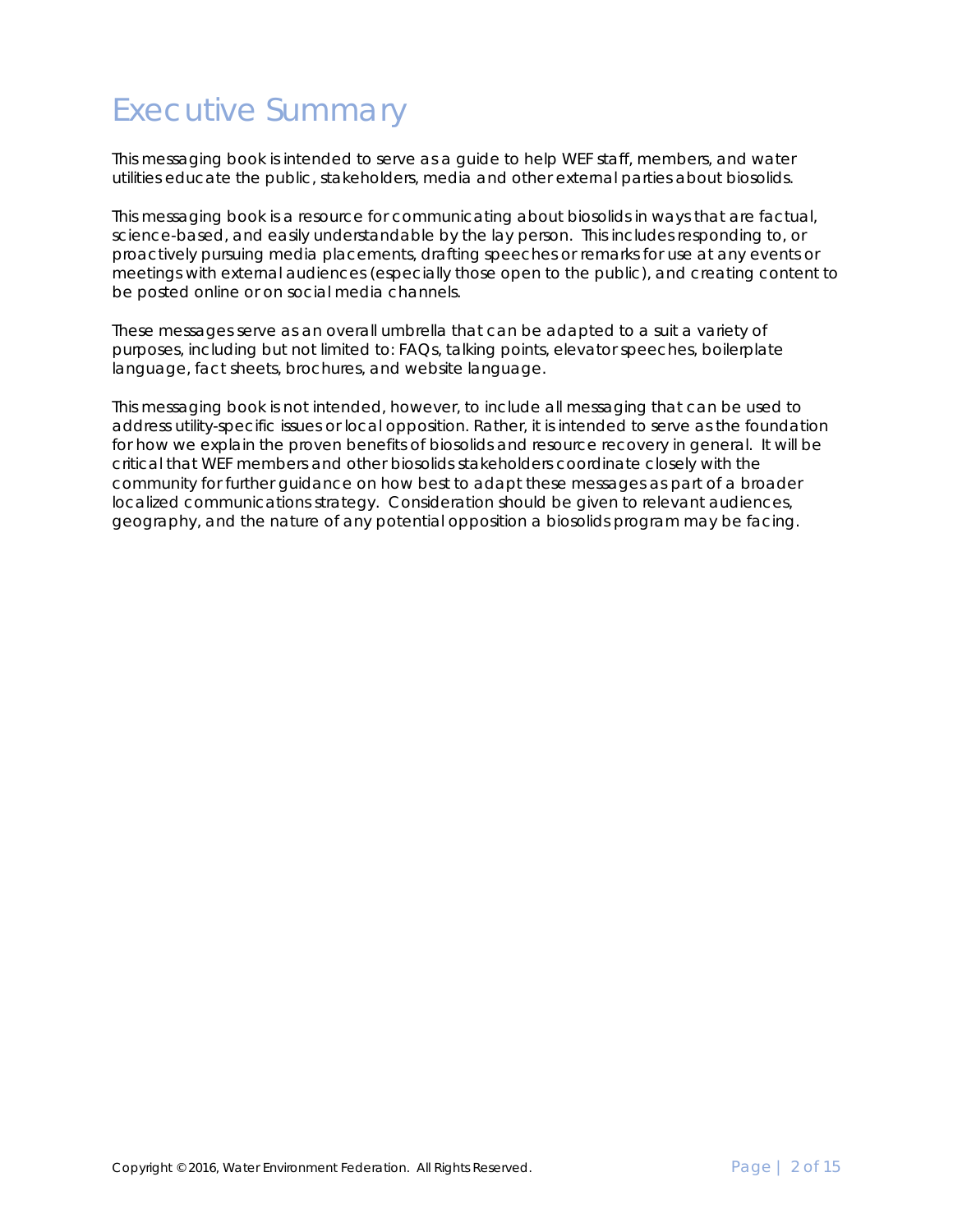# <span id="page-3-0"></span>Overview of Biosolids Messaging Process

## Messaging and Communications Planning

The messages and guidance outlined in this document are based on extensive qualitative and quantitative research that reinforces the need to rapidly address concerns at the local level while amplifying broader positive themes at the national and international levels. There is clearly a need for science-based, easily understandable information about the benefits of biosolids and the importance of their effective management to a sustainable planet.

## <span id="page-3-1"></span>Messaging Framework

The Production and Use of Biosolids

UMBRELLA THEME VALUE **PROPOSITION** Biosolids production recovers valuable nutrients, organic matter and energy from treated wastewater – it is a safe and innovative process that lowers costs for consumers, improves our environment, conserves natural resources, and supports our nation's agricultural communities. Biosolids are a natural, safe, available and endlessly renewable resource that improves our environment, lowers costs to consumers and strengthens our farming communities. Loaded with organic matter and vital nutrients, biosolids recycling is an efficient and effective way to capture value from waste while generating renewable energy and resources. Utilities across the country have been safely recycling biosolids for decades, delivering innovative solutions that lead to stronger, more sustainable and resilient communities.

> Educate stakeholders and address inaccuracies regarding the production, use and benefits of biosolids.

|  | <b>BENEFITS</b><br>PILLARS | Environment | Economy | Innovation | Safety |
|--|----------------------------|-------------|---------|------------|--------|
|--|----------------------------|-------------|---------|------------|--------|

**OBJECTIVE**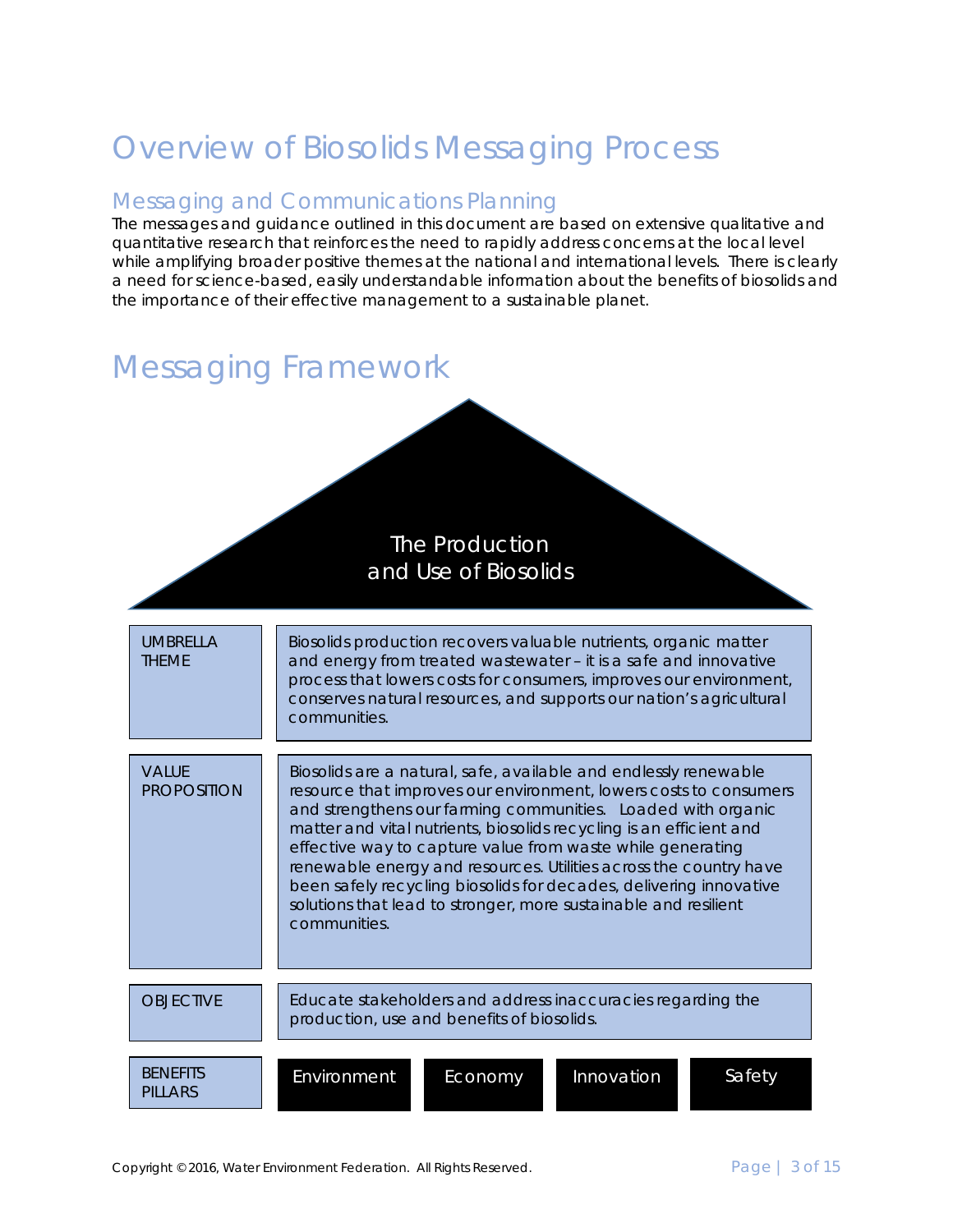# <span id="page-4-0"></span>Value Proposition Matrix

| <b>DIFFERENTIATOR</b>                                                                                                                        | <b>PROOF POINT 1</b>                                                                                                                                                                                                 | <b>PROOF POINT 2</b>                                                                                                                                                       | <b>KEYWORD</b> |
|----------------------------------------------------------------------------------------------------------------------------------------------|----------------------------------------------------------------------------------------------------------------------------------------------------------------------------------------------------------------------|----------------------------------------------------------------------------------------------------------------------------------------------------------------------------|----------------|
| Biosolids are a<br>natural and<br>endlessly renewable<br>and available<br>resource                                                           | Biosolids are loaded with<br>organic matter and vital<br>macronutrients essential to our<br>environment and economy.                                                                                                 | The energy contained in<br>wastewater and biosolids is<br>estimated to exceed the<br>energy needed for<br>wastewater treatment.                                            | Natural        |
| The production and<br>use of biosolids<br>reduces waste                                                                                      | The wastewater treatment<br>process produces valuable<br>byproducts with uses ranging<br>from fuel to soil enhancement.                                                                                              | <b>Biosolids recycling helps</b><br>municipalities by reducing<br>landfill usage and extending<br>the lifespan of limited landfill<br>space.                               | Efficient      |
| <b>Biosolids lower</b><br>greenhouse gas<br>emissions                                                                                        | Applying biosolids to land has<br>been shown to increase<br>carbon storage in soils,<br>reducing greenhouse gas<br>concentrations.                                                                                   | Biosolids reduce the need to<br>use chemical fertilizer, which<br>offsets significant greenhouse<br>gas emissions.                                                         | Sustainable    |
| Biosolids generate<br>renewable energy                                                                                                       | The production of biosolids<br>using anaerobic digestion<br>allows utilities to capture<br>natural biogas, reusing it as a<br>beneficial fuel.                                                                       | The use of energy generated<br>at U.S. wastewater treatment<br>plants could meet 12% of U.S.<br>electricity demand.                                                        | Renewable      |
| Biosolids are an<br>important and<br>growing part of<br>creating resilient<br>local economies                                                | Farming communities realize<br>significant economic benefits<br>from applying biosolids as they<br>are a cost-effective way to<br>safely and effectively fertilize<br>their crops.                                   | Biosolids also contribute<br>significantly to the non-farm<br>economy by lowering costs to<br>ratepayers.                                                                  | Economical     |
| <b>Biosolids help</b><br>maintain and<br>beautify<br>communities at an<br>affordable cost                                                    | Biosolids provide a cost-<br>effective source of organic<br>fertilizer for home and<br>community gardens, golf<br>courses and municipal parks.                                                                       | Biosolids are often provided<br>free to the community, or at a<br>greatly reduced cost<br>compared to other similar<br>products.                                           | Neighborly     |
| <b>Biosolids improve</b><br>the health of soil<br>and increase crop<br>yields                                                                | <b>Studies show biosolids</b><br>treatment influences grain<br>moisture at harvest and<br>significantly increases yields of<br>corn.                                                                                 | In addition to boosting plant<br>growth and land reclamation,<br>biosolids have been found to<br>promote rapid timber growth<br>and increase protein content<br>of forage. | Effective      |
| <b>Biosolids</b> are<br>regularly monitored<br>to ensure<br>compliance with all<br>federal, state and<br>local safeguards<br>and regulations | Biosolids are treated to<br>exacting safety standards set<br>by the EPA and state regulatory<br>agencies, and are regularly<br>monitored by producers to<br>ensure compliance with the<br>highest quality standards. | Biosolids undergo a rigorous<br>set of treatment processes to<br>destroy harmful pathogens.                                                                                | Healthy        |
| Biosolids are a driver<br>of innovation within<br>and beyond the<br>wastewater sector                                                        | Nearly 300 water and water<br>resource recovery utilities in the<br>U.S. are recovering energy by<br>converting their biogas to<br>electricity.                                                                      | Increasing global demand for<br>food production means<br>biosolids will provide needed<br>solutions.                                                                       | Pioneering     |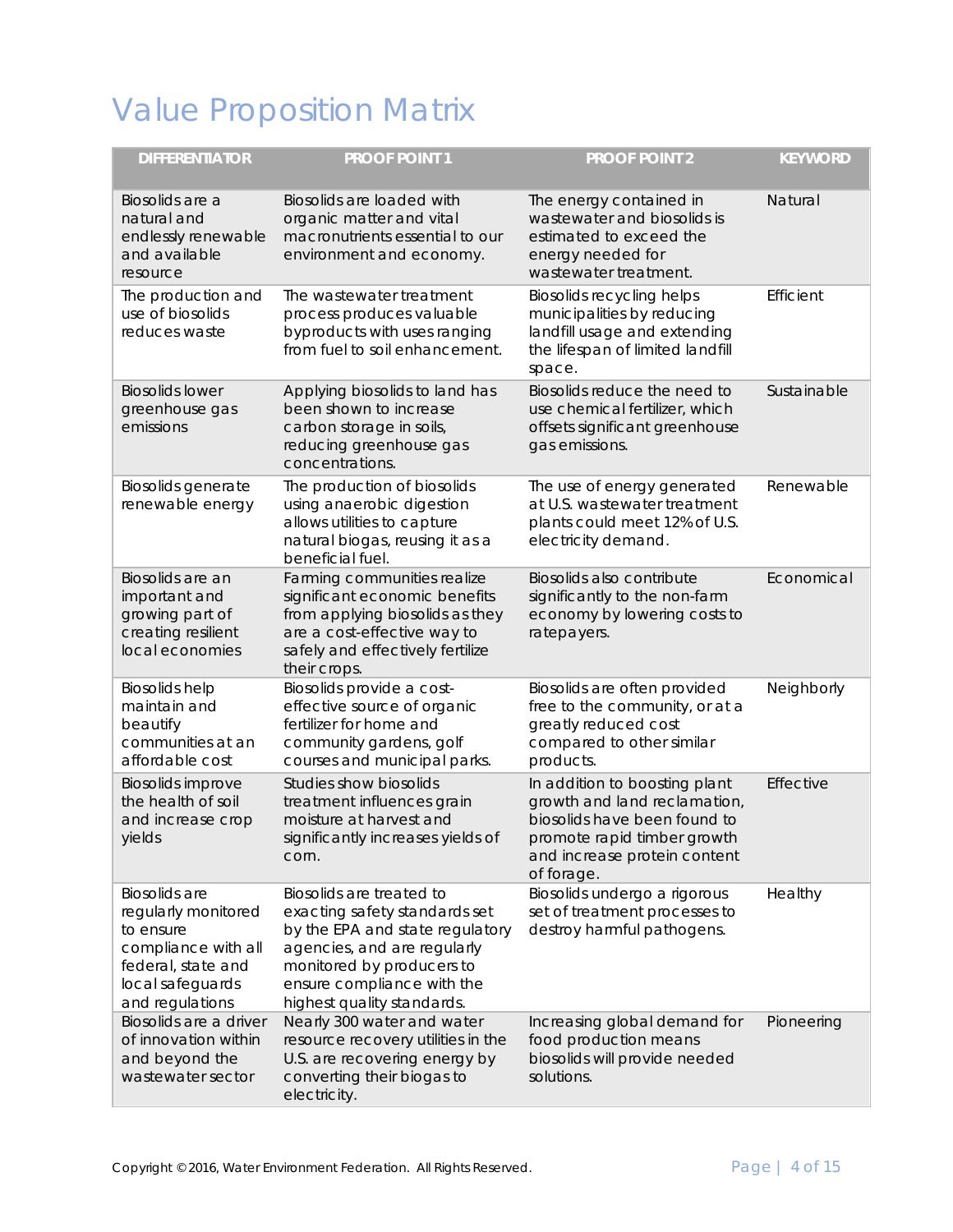## <span id="page-5-0"></span>Benefits: Environment

*Umbrella Message:* Biosolids are a natural and endlessly renewable resource that contributes significantly to our environmental wellbeing. The production and use of biosolids creates substantial value across the environment by reducing waste, recovering natural resources, generating renewable energy, lowering greenhouse gas emissions, and improving the quality of our waterways.

### Land & Water

Key Messages

- Biosolids are rich in nitrogen, phosphorus, and many other key nutrients needed to grow plants.
- Biosolids are a proven and effective natural alternative to chemical fertilizers because they do more than just replace nutrients. Rich in nutrients and organic matter, biosolids actually improve the health of the soil and allows for the slow release of key compounds like nitrogen and phosphorous.
- By recycling biosolids, we cut down on the manufacture and application of chemical fertilizers, which can cause damage to local waterways and aquatic organisms by contributing to algae growth.
- Biosolids are rich in organic matter and offer water-holding capacity, offsetting the need for irrigation.
- Biosolids are an excellent soil amendment, growing plants quickly and making sites less prone to problems like topsoil erosion and water runoff.
- The use of biosolids in large-scale reclamation projects shows significantly higher levels of positive return than could be achieved with the use of chemical fertilizers. Not only does this promote healthy plant growth and restore reclamation areas to their natural state, it also creates habitat and forage for wild animals who live on or around these sites.
- Biosolids programs are helping to transform how water resource recovery facilities operate by reducing harmful waste before it enters the system. Known as "source control," the implementation of biosolids programs seeks to minimize potentially harmful waste upstream by working with the industrial sector to divert waste to other treatment methods before it enters the wastewater system. This innovation creates value across the supply chain and maximizes efficiencies for biosolids treatment.

- Approximately 45 billion gallons per day—an estimated rate of 182 gallons per person per day— of wastewater is treated and safely managed in the U.S.
- The U.S. Environmental Protection Agency estimates that approximately 7 million tons of biosolids are generated daily by the [1](#page-5-1)6,500 wastewater treatment facilities nationwide.<sup>1</sup>

<span id="page-5-1"></span> <sup>1</sup> *[State of Washington Department of Ecology](http://www.ecy.wa.gov/programs/swfa/biosolids/faq.html)*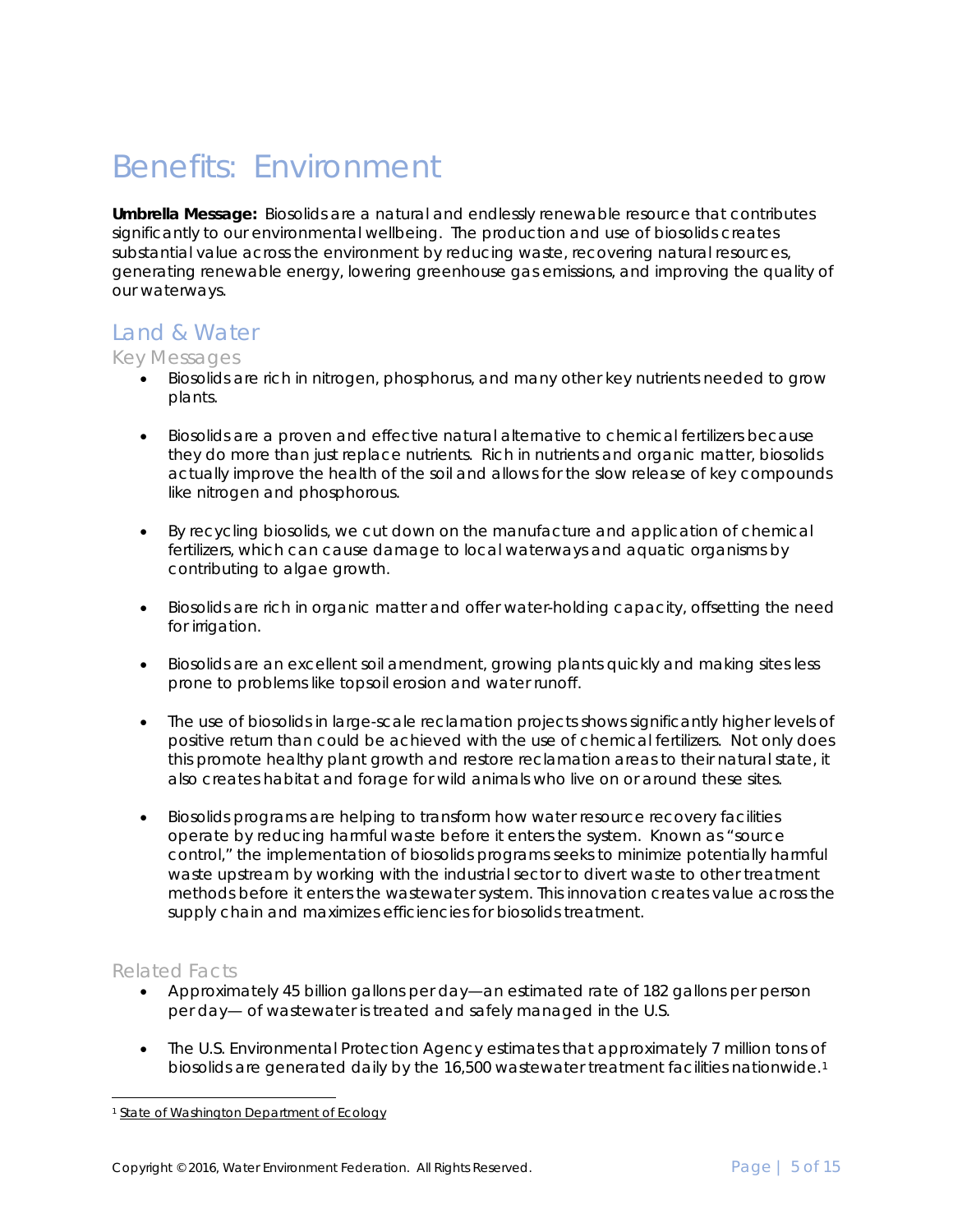- Soil and crop management best practices—including the "liberal use of biosolids" have been found to re-sequester 60-70% of the lost soil organic carbon (SOC) from soils in the U.S. Midwest.[2](#page-6-0)
- Applying highly treated organic material including biosolids and composts to agricultural land has been shown to increase carbon storage in soils and contribute significantly to the reduction of greenhouse gas emissions.<sup>[3](#page-6-1)</sup>
- In addition to boosting plant growth, improving soil health, and land reclamation, biosolids have been found to promote rapid timber growth.[4](#page-6-2)

## **Waste**

#### Key Messages

- The solids extracted during the wastewater treatment process are too valuable to waste. They are loaded with organic matter and vital nutrients essential to our environment and economy. If biosolids are not captured, treated and reused, they end up in our municipal landfills.
- By treating this rich, organic matter to exacting standards, biosolids become a means to reduce our total waste while also offsetting the energy-intensive production and use of chemical fertilizers, which create their own waste streams.
- Biosolids help create a closed-loop system where a potential waste is captured, treated to exacting safety standards, and reused in environmentally beneficial ways.
- The production and use of biosolids helps municipalities by reducing landfill usage and extending the lifespan of limited landfill space.
- By treating and reusing material that would otherwise be sent to landfills, utilities are also reducing their operating costs and passing the savings on to consumers.

#### Related Facts

- More than 3.5 million tons of biosolids are kept out of U.S. landfills each year through treatment and reuse that benefits agriculture, forests and land restoration needs.<sup>[5](#page-6-3)</sup>
- Landfills produce methane gas that must be collected and reused or disposed by flaring and venting. Landfills are the third largest source of methane emissions in the U.S., accounting for 20% of emissions, only behind agriculture and natural gas systems.<sup>[6](#page-6-4)</sup> When biosolids are diverted from landfills, they reduce methane emissions.
- Already, numerous states and municipalities are struggling to find adequate landfill space.<sup>[7](#page-6-5)</sup> By eliminating biosolids from the waste sent to local landfills, and turning it into beneficial uses to help grow crops and improve soil, biosolids recycling becomes an important link in a waste-reduction chain.

## Air

<span id="page-6-0"></span><sup>-</sup>*<sup>2</sup> [The Ohio State University School of Natural Resources](http://www.ncbi.nlm.nih.gov/pubmed/11822713)*

<span id="page-6-1"></span>*<sup>3</sup> [University of South Australia Centre for Environmental Risk Assessment and Remediation](http://www.massey.ac.nz/%7Eflrc/workshops/12/Manuscripts/Bolan_1_2012.pdf)*

<span id="page-6-2"></span>*<sup>4</sup> [U.S. Environmental Protection Agency](https://www.epa.gov/biosolids/frequent-questions-about-biosolids)*

<span id="page-6-3"></span>*<sup>5</sup> [North East Biosolids and Residuals Association \(NEBRA\)](https://static1.squarespace.com/static/54806478e4b0dc44e1698e88/t/5488541fe4b03c0a9b8ee09b/1418220575693/NtlBiosolidsReport-20July07.pdf)*

<span id="page-6-4"></span><sup>6</sup> *[U.S. Environmental Protection Agency](https://www.epa.gov/ghgemissions/overview-greenhouse-gases#methane)*

<span id="page-6-5"></span><sup>7</sup> *[University of Maine Mitchell Center for Sustainability Solutions](http://umaine.edu/mitchellcenter/files/2015/02/FINALSolid-Waste-Whitepaper-2.pdf)*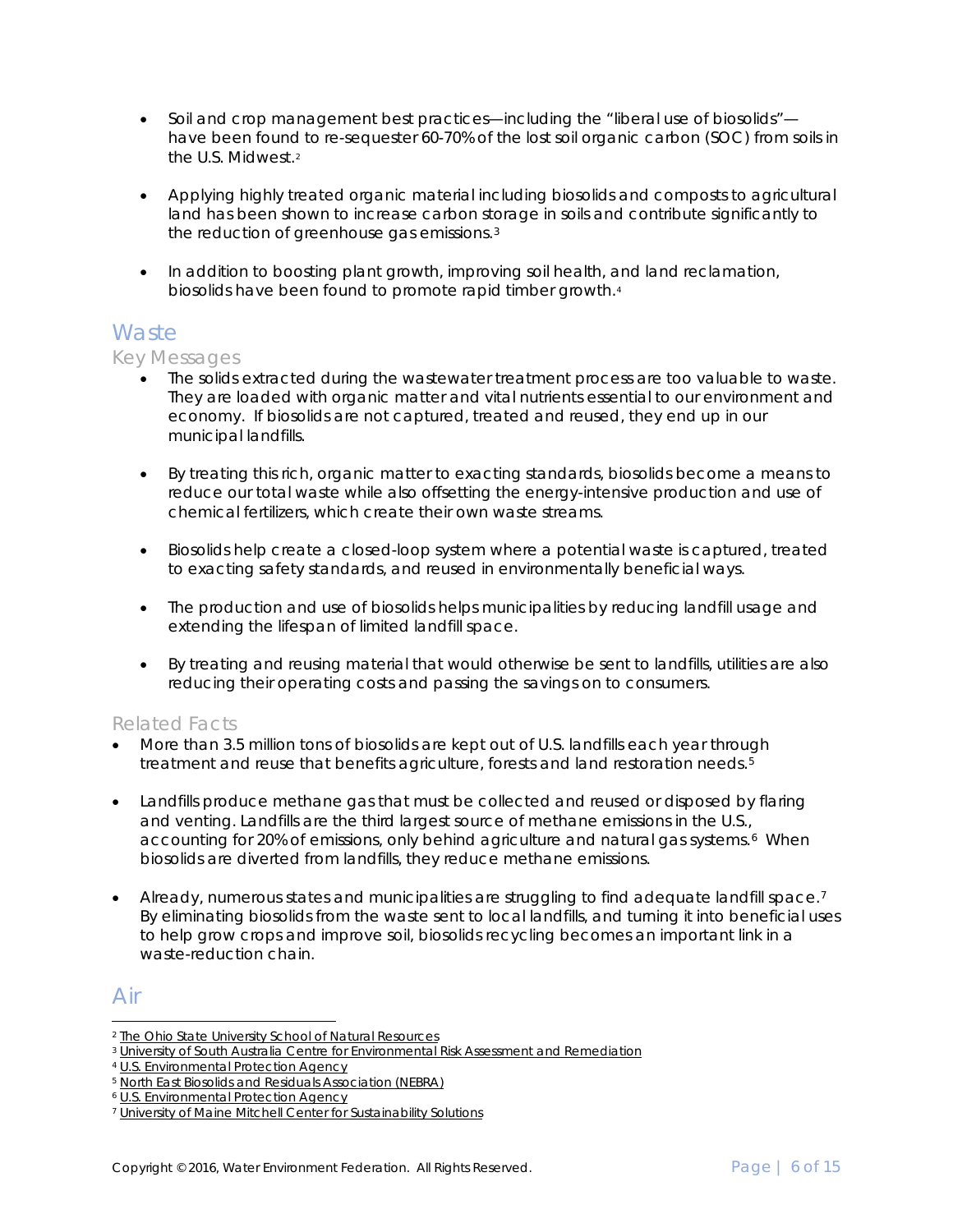#### Key Messages

- The anaerobic digestion process transforms biosolids and allows utilities to capture natural biogas, using it as a beneficial fuel instead of using fossil fuels, which contribute to climate change.
- Once the gas is captured, it can be used for a variety of purposes including heating and electricity generation – both of which reduce costs to consumers while also reducing the need to purchase gas or other fuel to power facilities. This also means that biogas actively offsets carbon emissions from energy sources that would otherwise have to be used.
- The use of biosolids also reduces the need for chemical fertilizers, which contribute significant amounts of greenhouse gas emissions in their manufacture and use.
- Dried biosolids can be used in place of fossil fuels for industrial uses such as cement manufacturing, and also for reducing the amount of raw materials needed. Dried biosolids have approximately two-thirds the energy value of a low-grade coal, and also contain many of the same elements found in the raw materials used to produce Portland Cement. The displacement of fossil fuels in cement manufacturing also significantly reduces greenhouse gas emissions from this process.

- The federal Combined Heat and Power (CHP) Partnership estimates that 2.3 million metric tons of carbon dioxide emissions annually — the equivalent of 430,000 cars on the road— could be offset if existing wastewater treatment plants that employ anaerobic digestion to treat biosolids installed energy recovery facilities to recycle biosolids into biogas.[8](#page-7-0)
- Energy generated at U.S. wastewater treatment plants could meet 12% of U.S. electricity demand, the equivalent of all annual power needs of New York City, Houston, Dallas and Chicago.[9](#page-7-1)
- In Virginia, Alexandria Renew Enterprises beneficially reuses 100% of their biosolids and has generated close to 130 million cubic feet of renewable energy — enough gas to heat nearly 800 homes for a year — with the use of methane gas generated in the biosolids production process.[10](#page-7-2)

<span id="page-7-0"></span> <sup>8</sup> *[National Association of Clean Water Agencies \(NACWA\)](http://www.cityofpaloalto.org/civicax/filebank/documents/23063/)*

<span id="page-7-1"></span><sup>9</sup> *[National Association of Clean Water Agencies \(NACWA\)](http://www.americanbiogascouncil.org/pdf/briefing15may12_nacwa.pdf)*

<span id="page-7-2"></span><sup>10</sup> *[National Biosolids Partnership, Water Environment Federation](http://www.wef.org/uploadedFiles/Biosolids/Biosolids_Management_Program/NBP%20Year-in-Review%20Compiled%2008-DEC-2014ver-rev15.pdf)*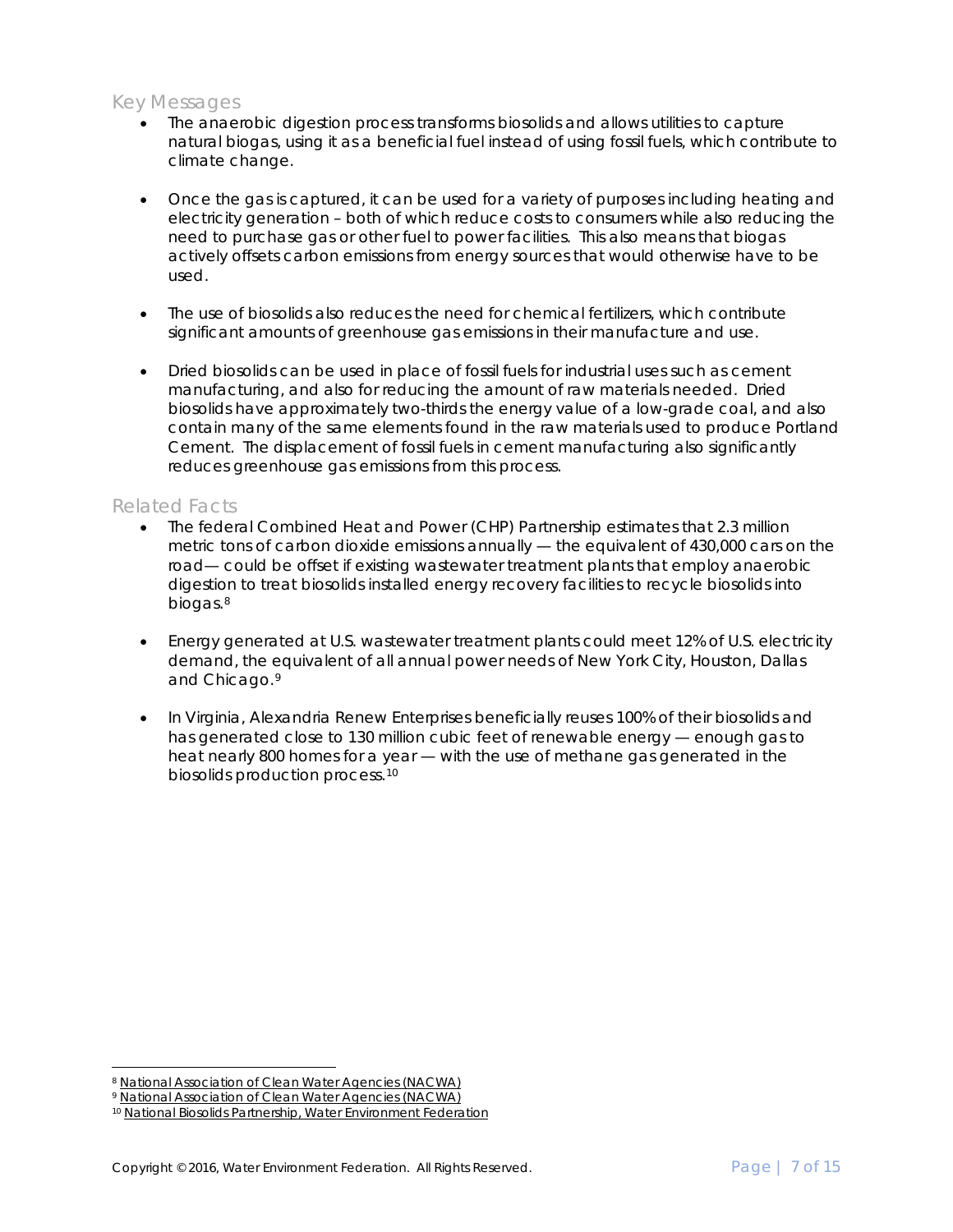# <span id="page-8-0"></span>Benefits: Economy

*Umbrella Message:* Biosolids are an important and growing part of creating resilient local economies, where resource recovery contributes to economic growth by creating jobs, reducing utility costs that benefits ratepayers, and enabling renewable energy production.

#### Key Messages

- Biosolids are an important and growing part of making local economies resilient and strong.
- Farming communities receive significant economic benefits from biosolids as they are a cost-effective way to safely and effectively fertilize their crops, improve the health of their soil and increase their crop yields compared to conventional chemical fertilizer. Combined, these benefits add up to real economic gains for farmers across the country.
- Communities across the country are experiencing higher costs for landfill space at the same time that additional space is becoming harder to obtain due to zoning and siting restrictions. The beneficial use of biosolids helps to extend the life of landfills by diverting it from the waste stream and turning it into economically beneficial products.
- The wastewater utility sector employs tens of thousands of people across the nation. By adopting biosolids use programs, utilities can provide additional employment in fields as diverse as engineering, science, facility maintenance and transportation.
- A key component in the production of biosolids is the generation of biogas, a natural process that occurs during the anaerobic digestion process. Biogas has numerous beneficial uses, including direct combustion to heat facilities or as a fuel source to generate electricity. The savings generated from the production and use of biogas can directly benefit ratepayers by lowering utility bills through lower operational costs.
- Communities across the country use biosolids products to help maintain and beautify their local parks, recreational facilities and golf courses. Often these products are either free to the community, or offered at a greatly reduced cost compared to other similar products, thereby providing substantial savings to America's cities and towns while enhancing public spaces.
- The development of new uses and applications of biosolids is a growing field of study. Research and development into the various uses of biosolids shows significant potential for continued growth.

- A four year study conducted by the University of Nebraska found that crop yields (and therefore farm income) were significantly increased after a single application of biosolids. Biosolids treatment was also found to influence grain moisture at harvest and significantly increase yields of corn.<sup>[11](#page-8-1)</sup>
- In Oakland, California, the East Bay Municipal Utility District's production of biogas is saving the utility and its customers approximately \$3 million annually by reducing its electric power purchases.[12](#page-8-2)

 <sup>11</sup> *[University of Nebraska-Lincoln](http://lancaster.unl.edu/enviro/biosolids/fertil.shtml)*

<span id="page-8-2"></span><span id="page-8-1"></span><sup>12</sup> *[National Biosolids Partnership, Water Environment Federation](http://www.wef.org/uploadedFiles/Biosolids/Biosolids_Management_Program/NBP%20Year-in-Review%20Compiled%2008-DEC-2014ver-rev15.pdf)*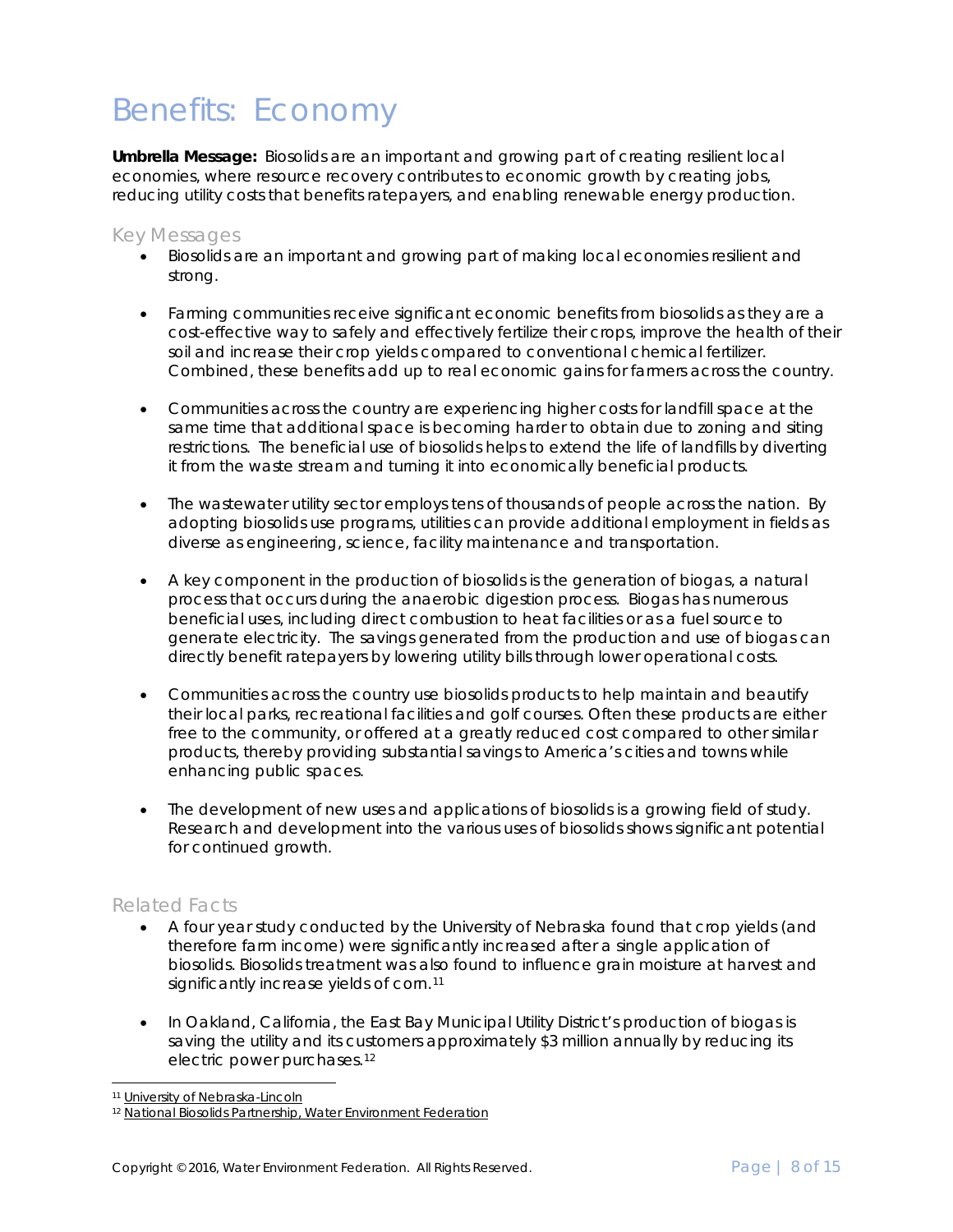• In 2014, Louisville and Jefferson County's biosolids program generated more than \$440,000 in sales.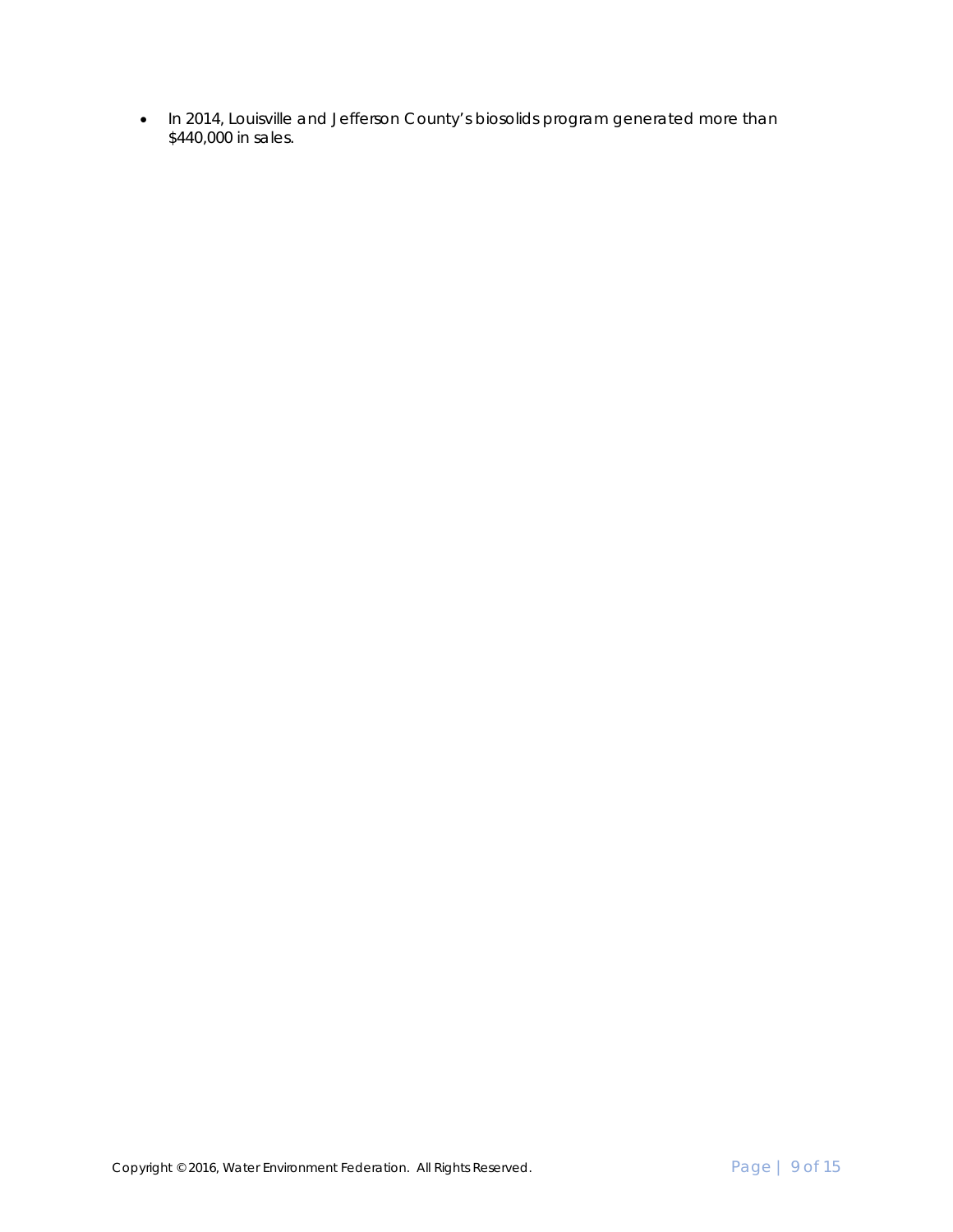## <span id="page-10-0"></span>Benefits: Innovation

*Umbrella Message:* Biosolids are a driver of innovation within and beyond the wastewater sector by enabling the creation of new products, developing new resource recovery techniques and contributing substantially to the knowledge and expertise of the industry as a whole.

#### Key Messages

- Biosolids are revolutionizing the wastewater treatment industry, transforming it into a resource recovery system able to produce valuable products and capture nutrients like phosphorous and nitrogen, while also generating energy to reduce operational costs.
- Biosolids programs demonstrate the viability and value of resource recovery, and continuous improvement in new technologies, scientific methods and research. This ongoing advancement in the field exemplifies the sector's dynamism and commitment to innovation.
- The adoption of biogas use from the biosolids production process is one of the most exciting, innovative and transformative developments in the past decade. Wastewater utilities are now able to capture biogas for a wide range of uses, including generating electricity that can be sold back into the grid to help reduce operational costs while offsetting carbon emissions.
- Biogas generation relies on highly innovative technologies that are able to harness the power of thermal hydrolysis and anaerobic digestion to efficiently produce significant quantities of this renewable resource. The technology behind the production of biogas is rapidly evolving and promises to increase yields while creating high quality products.
- Some biosolids are produced with advanced technologies (such as thermal hydrolysis and anaerobic digestion) that use extreme heat, pressure and biological processes to remove pathogens found in wastewater and ensure the resulting product meets or exceeds the same safety standards required for all fertilizers and soil products.
- America's leading academic institutions are actively researching new ways to further innovate in the biosolids sector, including quantifying the energy generation potential of biosolids; identifying less costly methods for biosolids production so even small wastewater treatment facilities can make use of their renewable resources; and creating a database that identifies all the renewable resources that can be used to further increase biogas production.
- As food demand is expected to rise with an increasing global population, demand for chemical nutrient products is also expected to increase. This represents an opportunity for innovative uses of biosolids in this field. Dried biosolids can be used in place of fossil fuels for industrial uses, such as cement manufacturing, reducing the amount of raw materials needed. Dried biosolids have approximately two-thirds the energy value of a low-grade coal, and also contain many of the same elements found in the raw materials used to produce Portland Cement. The displacement of fossil fuels in cement manufacturing also significantly reduces greenhouse gas emissions from the process.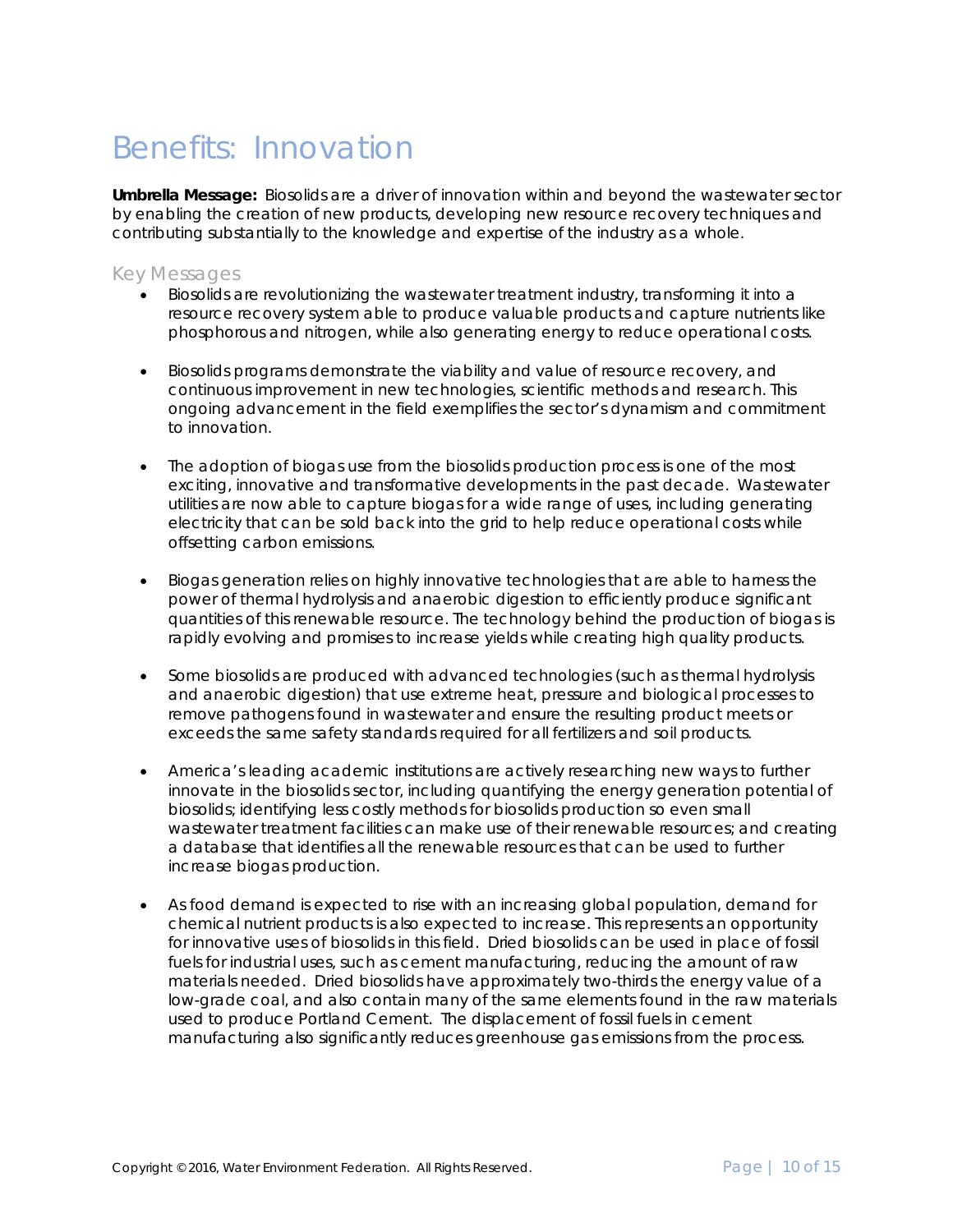- Nearly 300 water resource recovery facilities in the U.S. are recovering energy by converting their biogas to electricity, a number that is rapidly growing and providing a lower cost fuel that can replace natural gas for heating and power generation needs.
- In 2015, DC Water became the first North American utility to use an innovative thermal hydrolysis system to enhance anaerobic digestion and convert highly treated biosolids into electricity. The system is providing one-third of the plant's power, saving approximately \$10 million annually in electricity costs, and an additional \$13 million in savings on trucking expenses and chemicals.[13](#page-11-0)
- In Oakland, California, the East Bay Municipal Utility District's production of biogas is saving the utility approximately \$3 million annually by reducing its electric power purchases.<sup>[14](#page-11-1)</sup>
- According to the US EPA, USDA and Department of Energy, with proper support, more than 11,000 additional biogas systems could be deployed in the United States, which would result in an estimated \$33 billion in capital deployment for construction activity, 275,000 short-term construction jobs and 18,000 permanent jobs to build and run the digesters. [15](#page-11-2)

<span id="page-11-0"></span> <sup>13</sup> *[The Washington Post, 2015](https://www.washingtonpost.com/local/trafficandcommuting/poop-flush-power/2015/10/07/d0c9c6de-6c3a-11e5-9bfe-e59f5e244f92_story.html)*

<span id="page-11-2"></span><span id="page-11-1"></span><sup>14</sup> *[National Biosolids Partnership, Water Environment Federation](http://www.wef.org/uploadedFiles/Biosolids/Biosolids_Management_Program/NBP%20Year-in-Review%20Compiled%2008-DEC-2014ver-rev15.pdf)*

<sup>15</sup> *[U.S. Department of Agriculture, U.S. Environmental Protection Agency, U.S. Department of Energy](http://www.usda.gov/oce/reports/energy/Biogas_Opportunities_Roadmap_8-1-14.pdf)*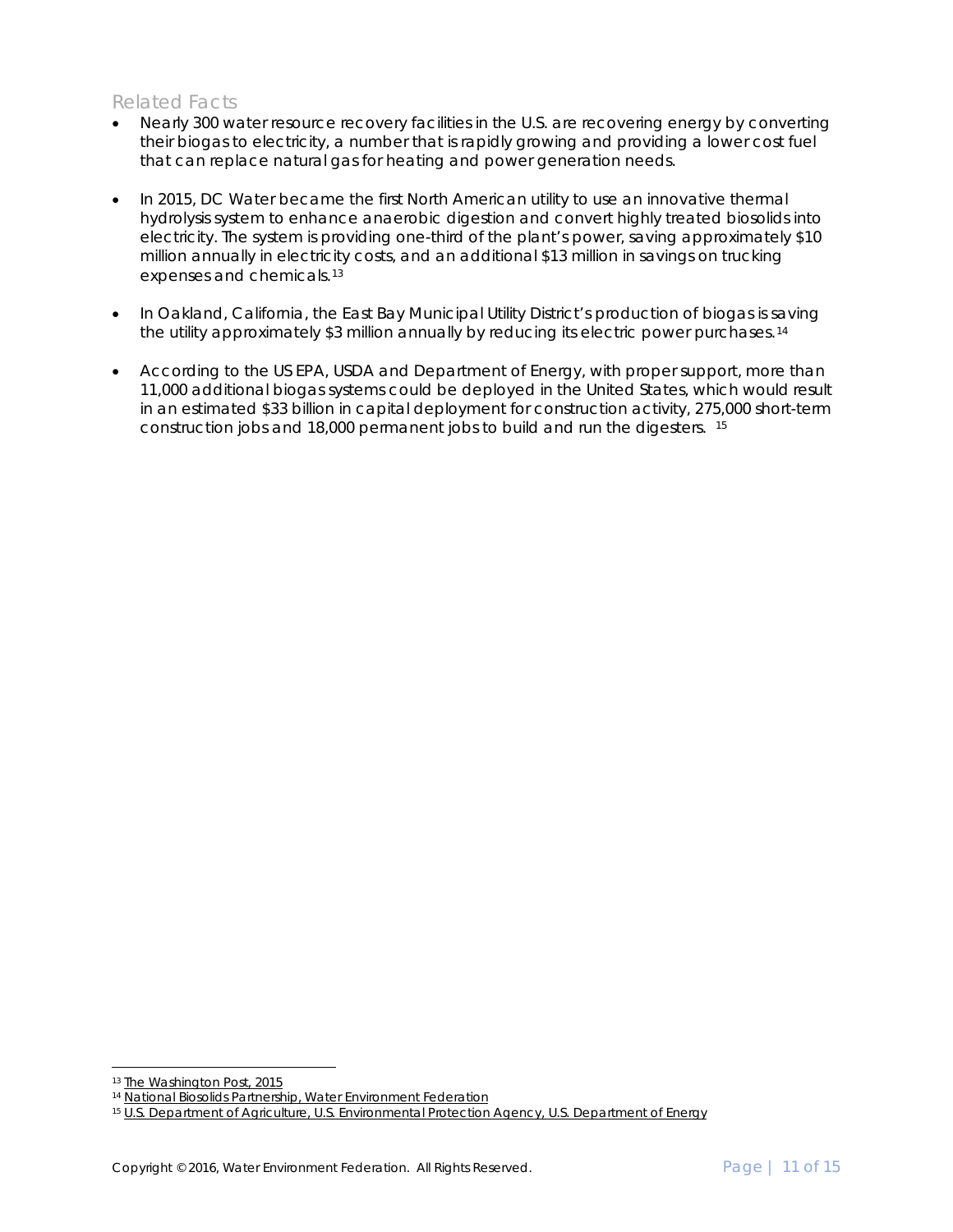# <span id="page-12-0"></span>Benefits: Safety

*Umbrella Message:* For decades, biosolids have been used safely and effectively to reduce waste, recover natural resources and improve soil conditions because they are held to exacting safety and quality standards. Biosolids are regularly monitored to ensure compliance with federal, state and local regulations. Hundreds of academic and scientific studies have shown that biosolids are a safe and responsible alternative to chemical or animal fertilizers.

#### Key Messages

- Biosolids are treated to exacting safety standards set by the EPA and state regulatory agencies, and are regularly monitored by producers to ensure compliance with the highest quality standards.
- Hundreds of studies over the course of decades have shown that biosolids are a safe and natural way to improve the health of our soils.
- The National Academy of Sciences has reviewed current practices, public health concerns and regulatory standards, and has concluded that *"the use of these materials in the production of crops for human consumption when practiced in accordance with existing federal guidelines and regulations, presents negligible risk to the consumer, to crop production and to the environment."*
- Biosolids undergo a rigorous set of treatment processes that include physical, chemical and biological processes that assist in pathogen reduction.
- Biosolids generally come in two types Class A and Class B. Class A biosolids are treated to exceptional standards, have zero detectable levels of pathogens, and are used directly as compost and on home gardens, lawns and other public spaces to promote healthy soil conditions and water retention.
- Class B biosolids are also treated to very high safety and quality standards, and are typically applied to farmland where the material is mixed with soil to help fertilize and condition the land for healthier crops. In many cases, farmers prefer Class B biosolids as they contain greater levels of plant-available nitrogen.[16](#page-12-1)
- EPA's policy that promotes the beneficial use of municipal biosolids is based on years of extensive study and experience. Studies show that neither contact with biosolids nor consumption of foods grown with the organic fertilizer pose a risk to human health.[17](#page-12-2)

 <sup>16</sup> *[Oregon Association of Clean Water Agencies](http://www.nwbiosolids.org/pubs/OR_BiosolidsFactSheet%209_09p.pdf)*

<span id="page-12-2"></span><span id="page-12-1"></span><sup>17</sup> See, biosolidsresources.org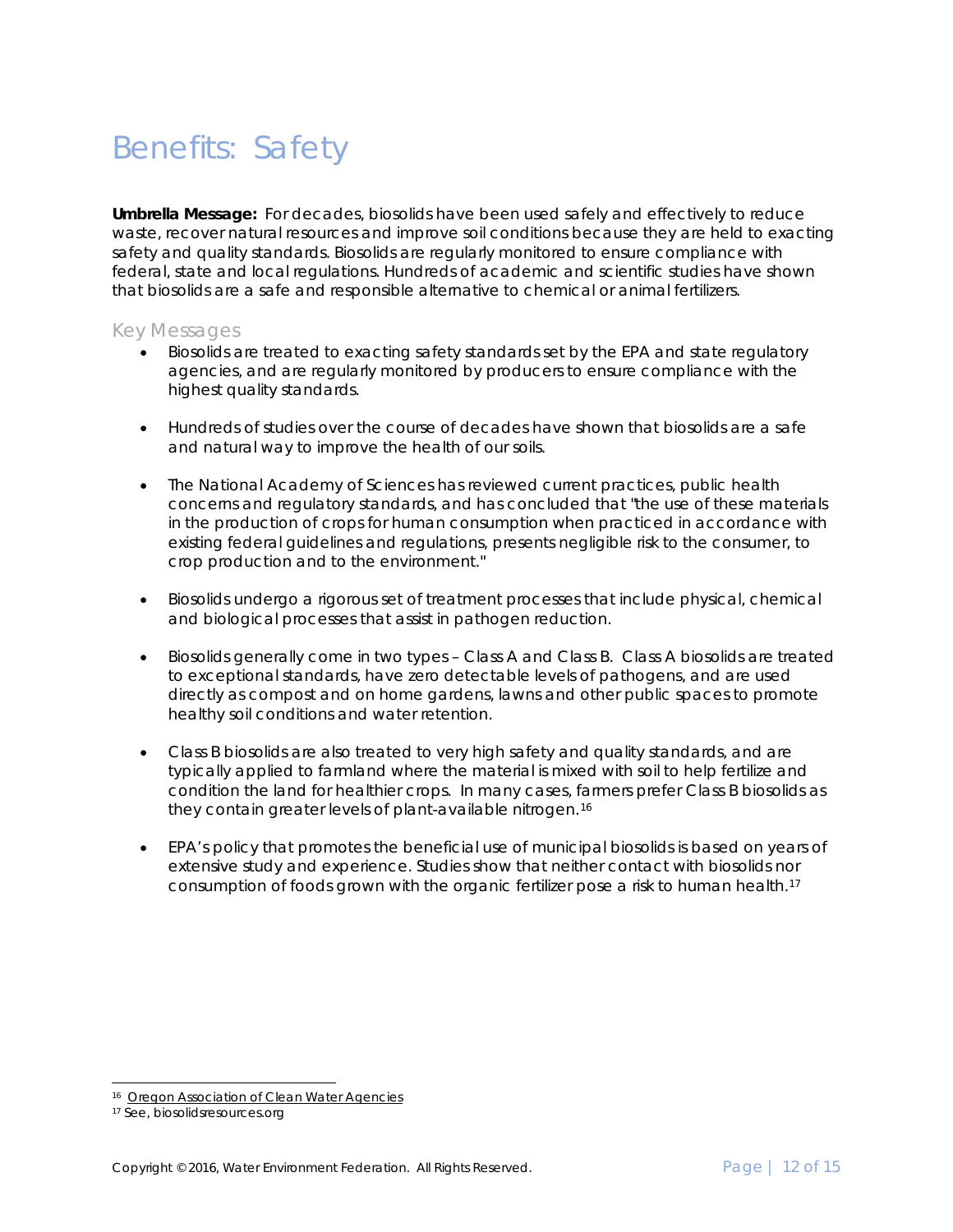- Utilities across the country have been safely producing biosolids for decades. In Wisconsin, the Milwaukee Metropolitan Sewerage District has been running one of the nation's largest recycling programs since 1926 as a leading supplier of safe and trusted organic nitrogen fertilizers.[18](#page-13-0)
- The National Biosolids Partnership (NBP) Biosolids Management Program (BMP) is a voluntary program to help public and private sector organizations improve the quality of their biosolids management programs. Over 30 organizations, representing more than 12% of the biosolids generated in the U.S., have achieved certification.
- The trace levels of metals present in some types of biosolids do not pose a threat to human health or the environment. In fact, such metals as nickel, zinc, and copper serve as nutrients that are essential for healthy plant growth – enhancing the value of biosolids as fertilizer compared to traditional chemical fertilizers.[19](#page-13-1)
- The strictly controlled application of biosolids to soil, along with normal microbial activity enables physical and chemical processes occurring within the soil environment to break chemicals down into ones of lesser or no concern. For example, studies have found the presence of phthalates in biosolids at a level of no concern, 10-50 ppm; comparatively, the concentration in household dust and some plastic products range from 1,000-60,000 ppm. [20](#page-13-2)

<span id="page-13-0"></span> <sup>18</sup> *[Milwaukee Metropolitan Sewerage District](http://www.milorganite.com/header-links/about-us/history)*

<span id="page-13-1"></span><sup>19</sup> *[Pennsylvania Biosolids Recycling Alliance](http://www.pwea.org/docs/biosolids-facts-2.pdf)*

<span id="page-13-2"></span><sup>20</sup> *[State of Washington Department of Ecology](http://www.ecy.wa.gov/programs/swfa/biosolids/faq.html)*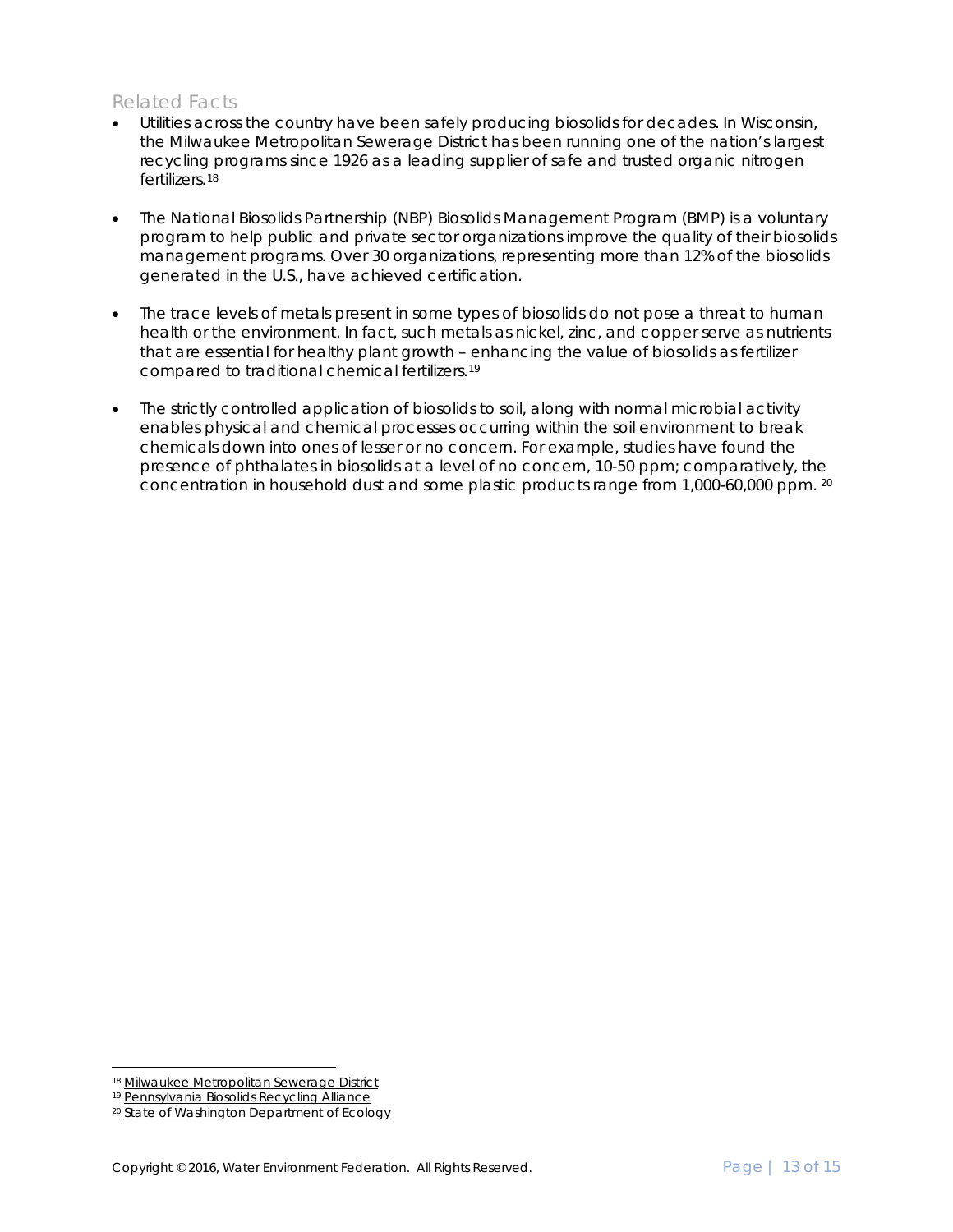# <span id="page-14-0"></span>Audience Specific Messaging

| Audience                                        | <b>Most Relevant Benefits</b>    |
|-------------------------------------------------|----------------------------------|
| General Public - Current/Potential<br>Opponents | Safety, Environment<br>& Economy |
| Regulators                                      | Safety & Environment             |
| Elected Officials                               | Economy, Safety & Environment    |
| <b>Agricultural Interests</b>                   | Social & Economic                |
| Industry / Internal Audiences                   | Innovation, Safety & Environment |
| Environmental Community/ NGOs                   | Environment & Safety             |